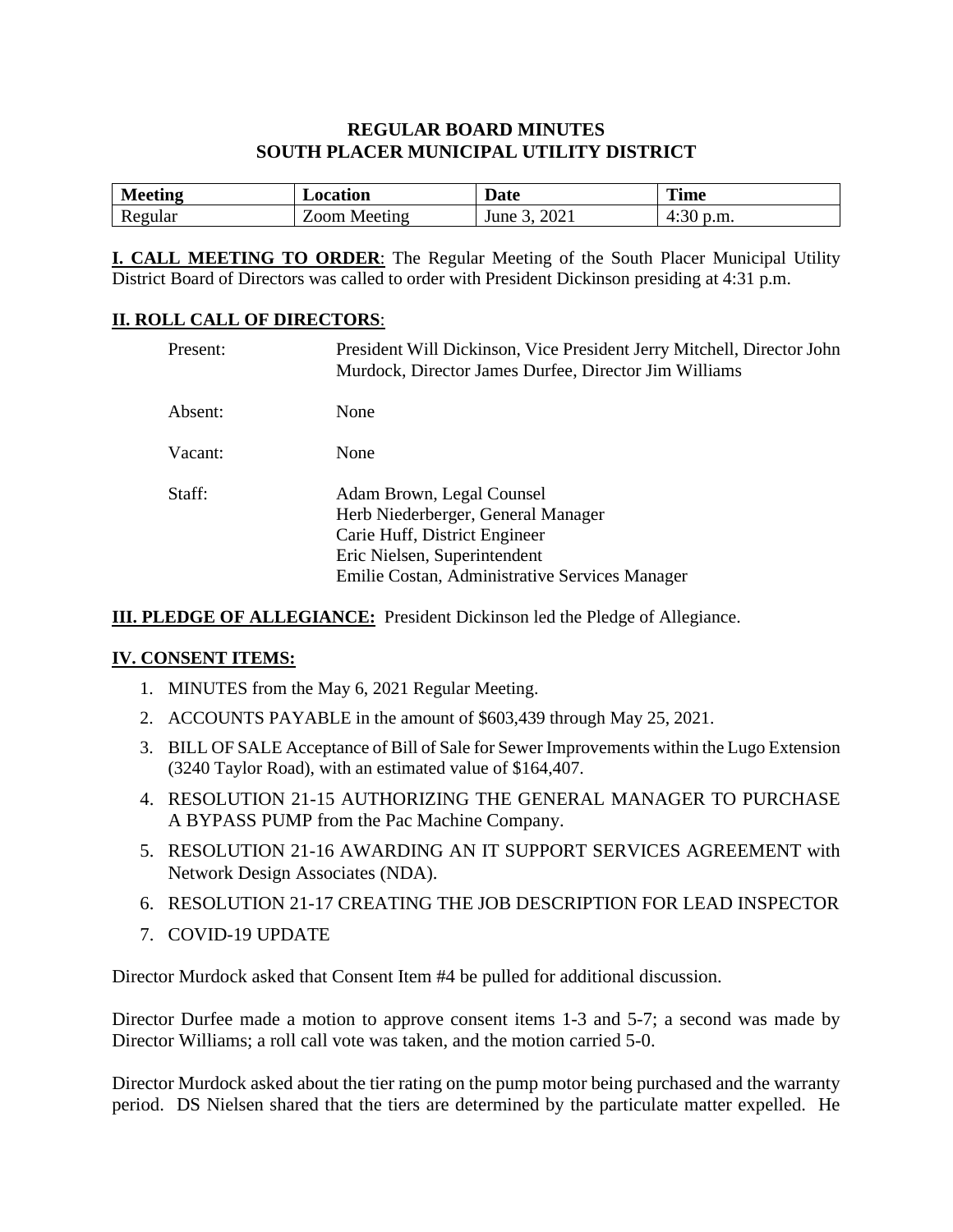Regular Board Meeting June 3, 2021 Page | 2

stated that the warranty is typically for one year. Director Murdock clarified that this motor is diesel and asked about the process for maintenance. DS Nielsen provided an overview of the District's maintenance process.

Director Murdock made a motion to approve consent item 4; a second was made by Director Durfee; a roll call vote was taken, and the motion carried 4-0 (Director Williams was offline at the time of the vote).

# **V. PUBLIC COMMENTS:**

ASM Costan confirmed that no eComments were received. Hearing no other comments, the public comments session was closed.

### **VI. BOARD BUSINESS**

#### **1. PUBLIC HEARING: RESOLUTION #21-18 TO COLLECT DELINQUENT SERVICE CHARGES FOR SOUTH PLACER MUNICIPAL UTILITY DISTRICT ON THE PLACER COUNTY TAX ROLLS FOR TAX YEAR 2020**

GM Niederberger introduced the public hearing on the collection of delinquent service charges for tax year 2020. ASM Costan shared that as of the date of this meeting there were 970 accounts with a total outstanding balance of \$345,420. The Public Hearing was opened to receive comments from the public on this item. No public comments were received.

Director Murdock made a motion to adopt Resolution 21-18 Collection of Delinquent Service Charges for the South Placer Municipal Utility District on the Placer County Tax Rolls for 2020; a second was made by Vice President Mitchell; a roll call vote was taken, and the motion carried 4-0. (Director Williams was offline at the time of the vote).

# **2. FISCAL YEAR 2021/22 BUDGET WORKSHOP**

GM Niederberger introduced the proposed annual budget and spending plan for Fiscal Year 2021/22. ASM Costan presented the budget workshop, sharing the proposed revenue projections which anticipate 400 new connections and a corresponding slight increase in the service charges. She then presented the proposed General Fund Expense Budget. She highlighted the anticipated 4% cost-ofliving increase per the adopted Employee MOUs and increases in the Unfunded Accrued Liability (UAL) and Other Post-Employment Benefit (OPEB) payments to CalPERS. She also noted spending included in the proposed budget for an increase in property and liability premiums, the new IT consultant, a demographer for redistricting, on-call engineering plan review services, right-ofway/easement acquisition and potential condemnation services, and a consultant to update the wastewater pump station standards. She shared that the Operations & Maintenance and Repair and Rehabilitation expensed for wastewater treatment are increasing due to a true-up payment from FY 18/19 and GM Niederberger added that he believes there is a large cover being replaced over the digester at one of the digesters this year. ASM Costan also shared the proposed Capital Spending Plan which includes spending on easement access and road replacements, the Corp Yard Replacement Project, a large number of regional participation projects with the City of Rocklin, and SCADA design and implementation. Directors were given an opportunity to ask questions and make any comments regarding the proposed budget. The final FY 21/22 Budget Workbook will be brought back to the Board for adoption at the July 1, 2021 Board meeting.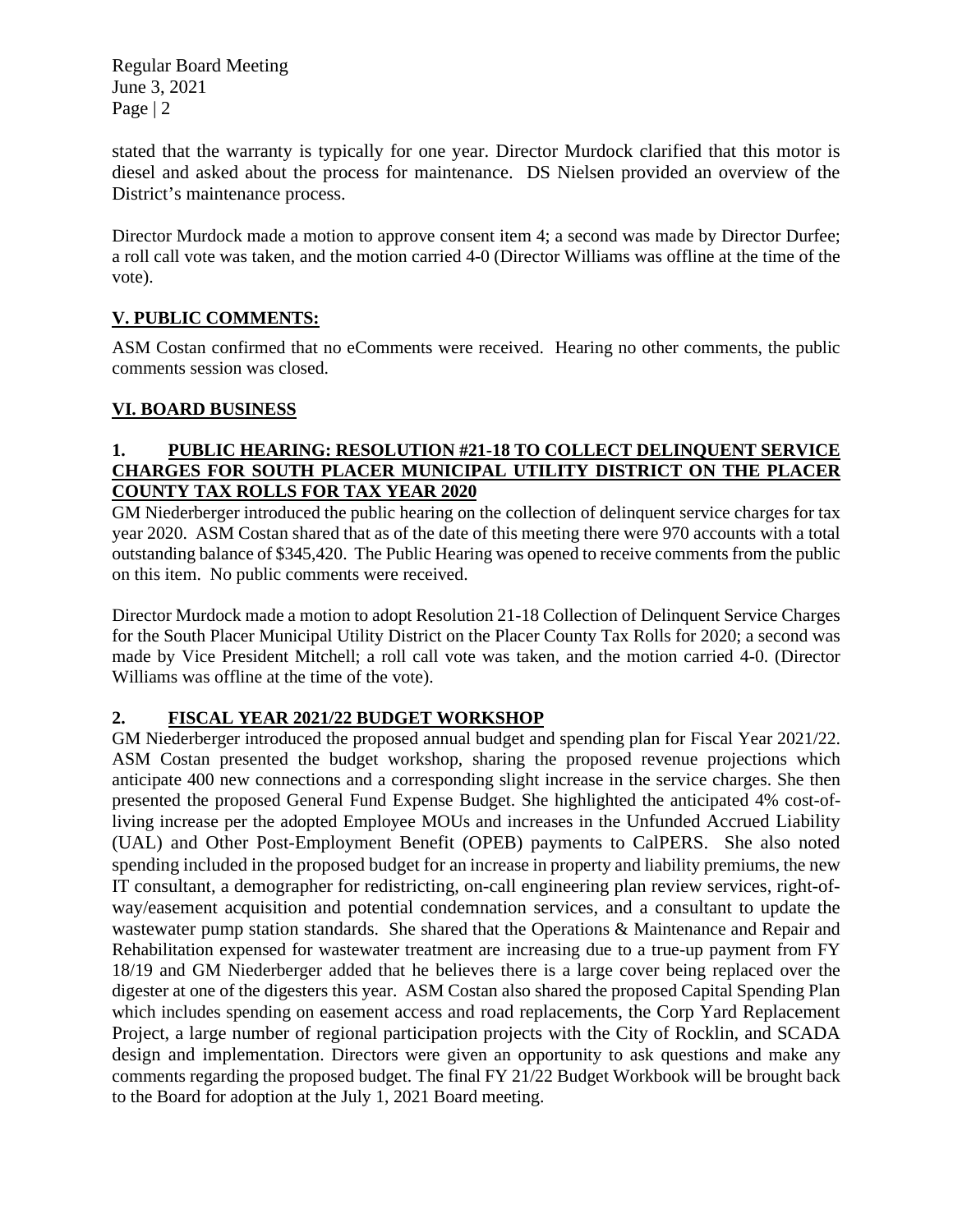Regular Board Meeting June 3, 2021 Page | 3

No action was requested – informational item.

# **VII. REPORTS**

### 1. **District General Counsel (A. Brown):**

General Counsel Brown had no report for this meeting.

# **2. General Manager (H. Niederberger):**

### **A. ASD, FSD & TSD Reports**:

Director Murdock asked about Item D, the meeting with Bender Rosenthal, Inc. concerning a proposal for real estate appraisals necessary for pending easement acquisitions in Loomis and Newcastle, on the General Manager's report. GM Niederberger shared that more information will be coming back to the Board in a closed session meeting. Director Murdock also congratulated the District Engineer on graduating from the Leadership Rocklin Program.

President Dickinson asked when the Board could expect an update on the Atherton Trunk project. GM Niederberger shared that the District is in communication with the City of Rocklin and will be meeting to discuss remedies to an identified funding shortfall. President Dickinson asked if upon reaching the project trigger of 1,900 EDU's, the District was at risk of a sewage backup. DE Huff shared that the trigger was set to allow for time to plan, design, and construct the project. DE Huff shared the design work is approximately 75% completed. Vice President Mitchell asked for clarification on who is managing the project. DE Huff shared that it is a City of Rocklin project. The District is reviewing the plans, will provide inspection services, and will ultimately accept the facilities.

Director Williams asked if there will be an in-person meeting on July  $1<sup>st</sup>$ . GM Niederberger shared that the previous direction was to continue Zoom meetings until the Governor rescinded his emergency declaration. The June  $15<sup>th</sup>$  reopening announced by the Governor will primarily apply to commercial businesses and will not affect the emergency orders regarding remote Board meetings. He also shared that the District will continue to be subject to CalOSHA regulations. GC Brown shared that it is anticipated that Board members and members of the public will have the option to continue joining Board meetings remotely. Vice President Mitchell shared that he has recently attended City of Rocklin meetings in-person, and Director Williams shared that the June 25<sup>th</sup> SPWA Board meeting will be held in-person. President Dickinson asked that a return to in-person meetings be agendized for the July board meeting. Director Murdock shared that he may have the need to continue to attend remotely due to travel. Vice President Mitchell shared his desire to have the August SCADA presentation in the board room.

Vice President Mitchell asked about fit testing. DS Nielsen shared that this refers to fitting respirators to ensure a proper seal and the ability to perform work while wearing a mask.

### **B. Information Items:** No additional items.

### **3. Director's Comments:**

Vice President Mitchell highlighted the recent ransomware attacks on infrastructure. GM Niederberger shared that the District is completing work on the SCADA Master Plan and hiring the new IT Consultant to ensure that our systems are secure and well managed.